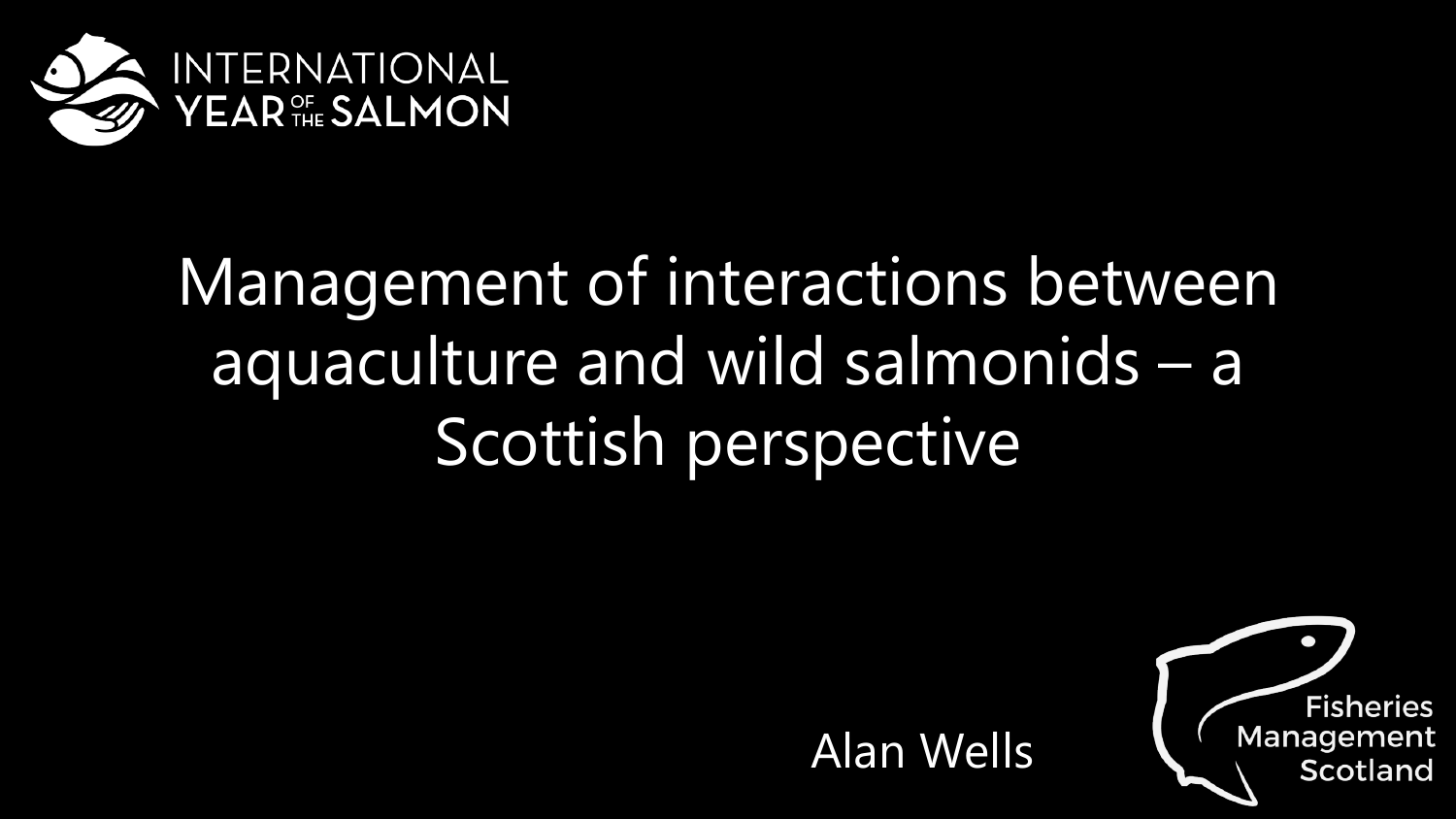

Interactions - hazards Sea lice - marine Escapes – marine and freshwater Disease transfer – marine and freshwater Right development, using the right technology, in the right location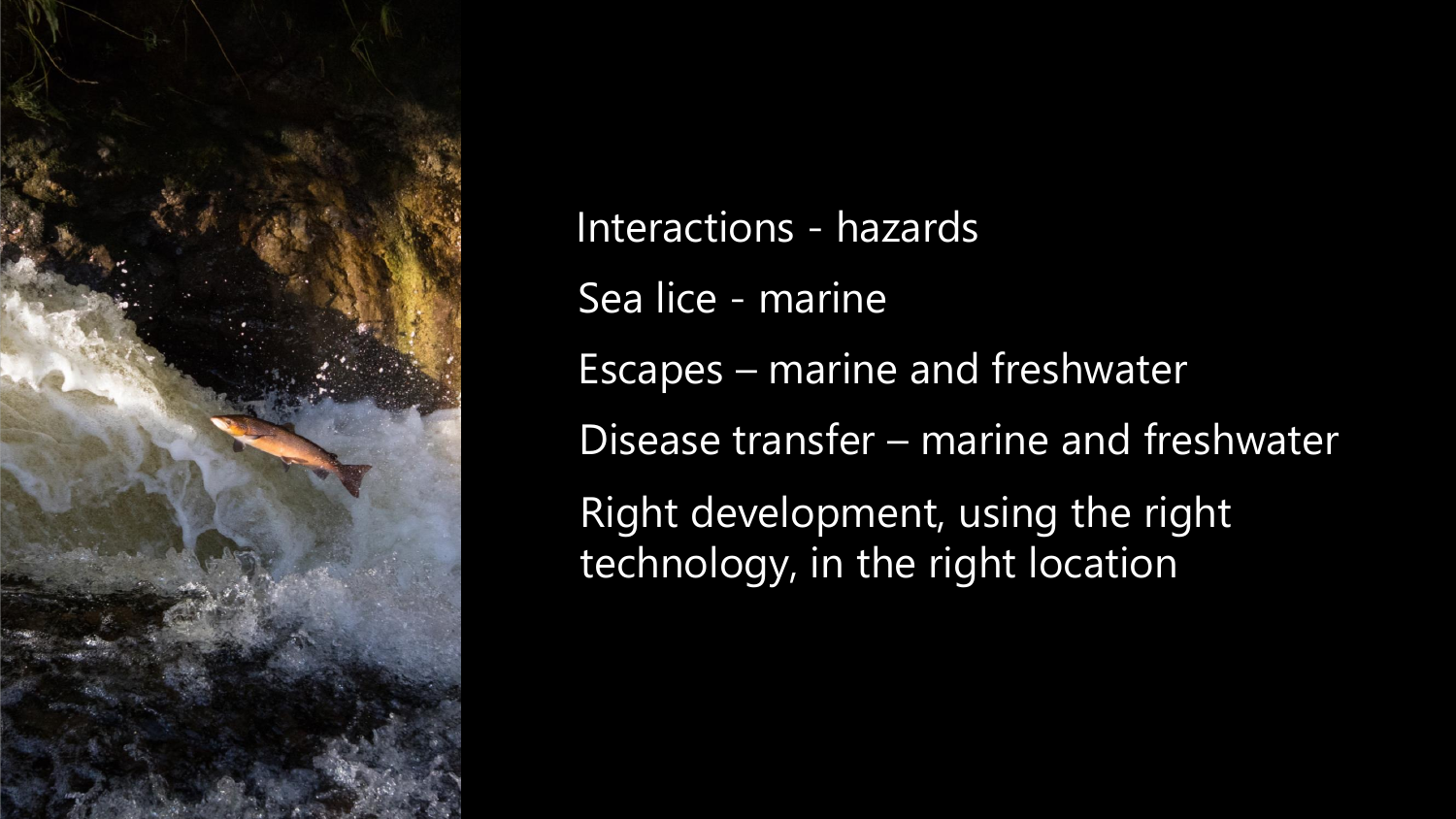## Regulation

Recent scrutiny in Scottish Parliament – 'status quo is not an option'

Regulatory framework spread across several regulatory bodies…confusing and poorly coordinated

Local authorities Scottish Environment Protection Agency Marine Scotland Fish Health Inspectorate Scottish Natural Heritage

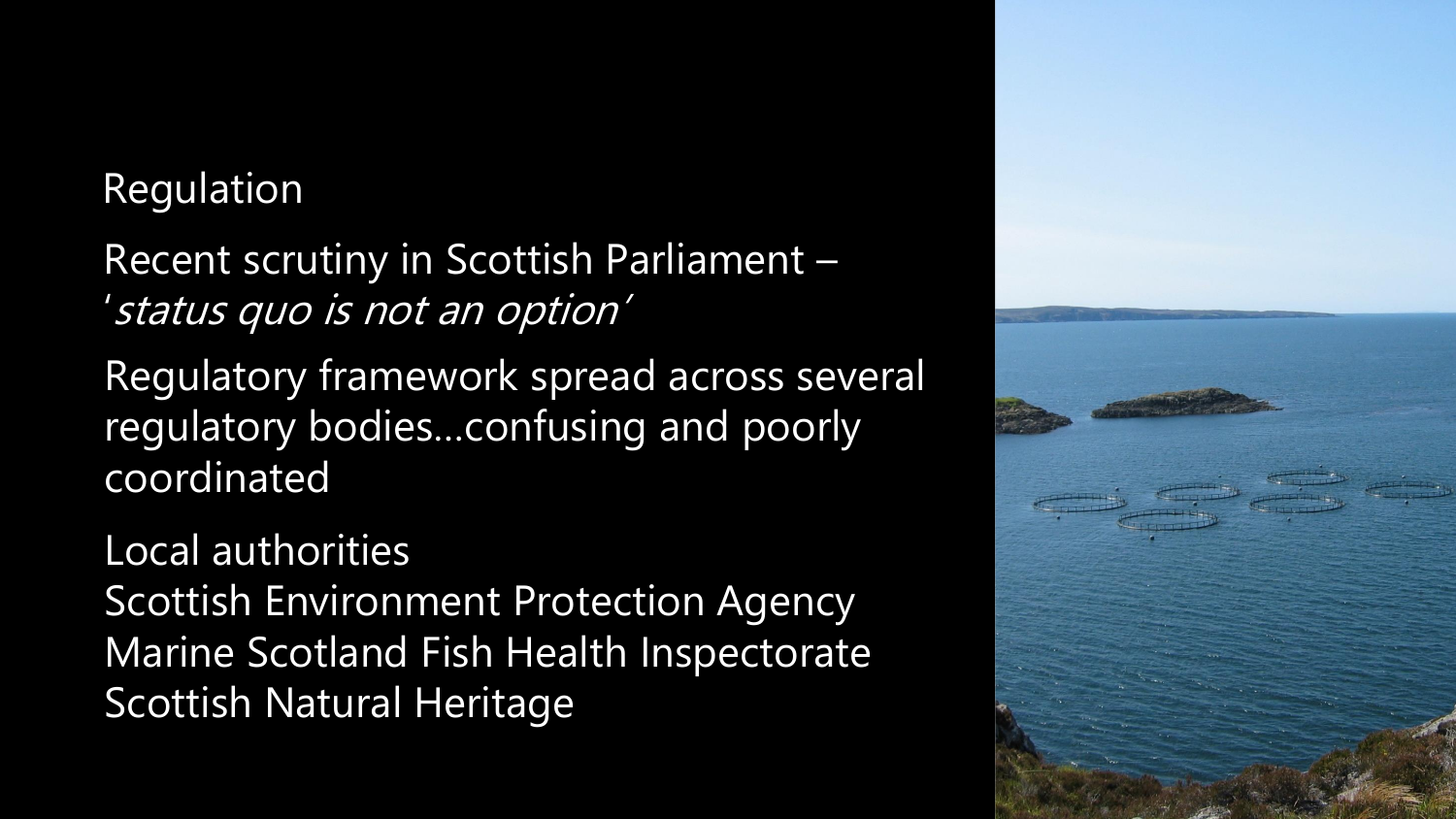





Adaptive management – sea lice and escapes

Long running system of monitoring wild salmonid fish in Scotland

Environmental Management Plans – condition of planning consent

Working to develop techniques to sample wild fish and assess impacts at a local level

Monitoring of wild fish, with an appropriate and precautionary feedback to farm management, should become a statutory responsibility on all farms